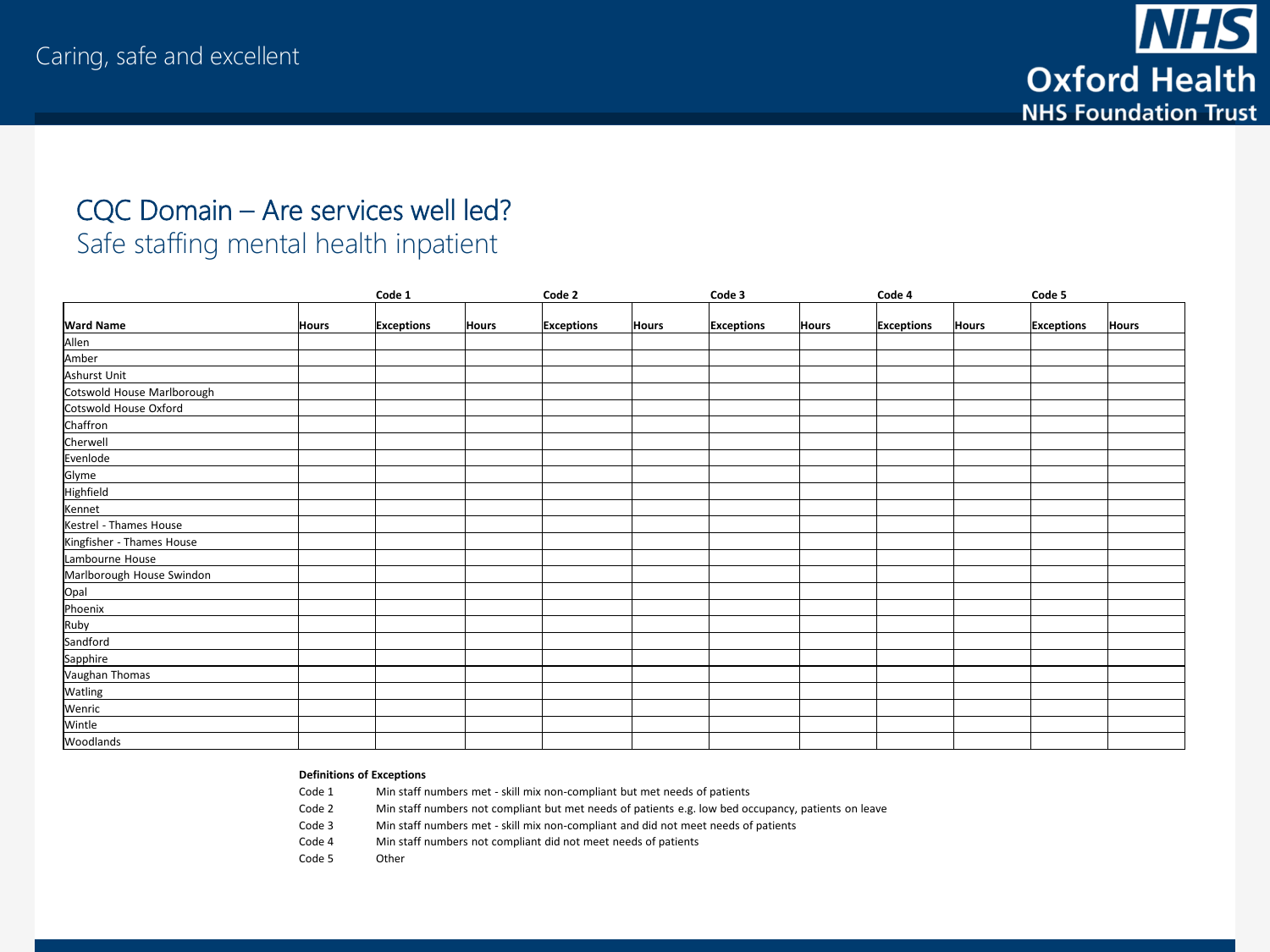

| <b>MENTAL HEALTH - QUALIFIED</b>      |                   |         |         |                           |          |            |                 |
|---------------------------------------|-------------------|---------|---------|---------------------------|----------|------------|-----------------|
|                                       |                   |         |         | <b>Temporary Staffing</b> |          |            |                 |
| Ward                                  | Average Fill Rate | In-Post | Total   | <b>Bank</b>               | Agency   | Vacancies  | <b>Sickness</b> |
| Allen Acute Ward Ox Adults            | 94.00%            | 35.03%  | 58.97%  | 22.32%                    | 77.68%   | 4.79       | 5.71%           |
| Amber Ward - Whiteleaf                | 112.40%           | 86.45%  | 25.95%  | 32.89%                    | 67.11%   | $-1.03$    | 12.93%          |
| <b>Ashurst Picu Ox Adult</b>          | 87.60%            | 40.20%  | 47.40%  | 44.64%                    | 55.36%   | 6.31       | 11.91%          |
| I/P Ed Cotswold Hse Marlboroug        | 129.60%           | 76.81%  | 52.79%  | 92.00%                    | $8.00\%$ | $\bf 0.02$ | 2.26%           |
| I/P T4 Camhs Highfield Oxford         | 129.20%           | 46.89%  | 82.31%  | $0.00\%$                  | 100.00%  | 3.72       | 1.02%           |
| Marlborough House / Chaffron          | 123.20%           | 70.76%  | 52.44%  | 93.55%                    | 6.45%    | 0.45       | $0.00\%$        |
| Cherwell Ward - Fulbrook              | 112.80%           | 64.29%  | 48.51%  | 80.51%                    | 19.49%   | 1.39       | 13.11%          |
| Evenlode Ward Ld                      | 142.80%           | 43.08%  | 99.72%  | 30.91%                    | 69.09%   | 4.41       | 0.42%           |
| Glyme Ward - Msu                      | 136,40%           | 47.58%  | 88.82%  | 57.63%                    | 42.37%   | 3.34       | 3.17%           |
| <b>Highfield Oxford</b>               | 112.00%           | 58.55%  | 53.45%  | 6.77%                     | 93.23%   | 2.98       | 17.27%          |
| Kennet Ward - Msu                     | 149.20%           | 40.15%  | 109.05% | 11.03%                    | 88.97%   | 4.92       | $0.00\%$        |
| <b>Kestral Ward Th Lsu</b>            | 157.20%           | 26.22%  | 130.98% | 11.95%                    | 88.05%   | 6.78       | 0.53%           |
| Kingfisher Ward Th Lsu                | 152.40%           | 22.47%  | 129.93% | 3.68%                     | 96.32%   | 7.28       | 0.89%           |
| Lambourn Pre Discharge Ward           | 151.60%           | 96.55%  | 55.05%  | 43.82%                    | 56.18%   | $-1.42$    | 9.69%           |
| <b>I/P T4 Camhs Marlb Hse Swindon</b> | 115.20%           | 77.20%  | 38.00%  | 66.12%                    | 33.88%   | $-0.03$    | 9.69%           |
| Opal Ward                             |                   |         |         |                           |          |            |                 |
| Phoenix Acute Ward Ox Adults          | 178.00%           | 87.57%  | 90.43%  | 39.24%                    | 60.76%   | $-1.21$    | 4.07%           |
| Ruby Acute Ward                       | 117.20%           | 87.64%  | 29.56%  | 39.34%                    | 60.66%   | $-1.21$    | 3.87%           |
| Sandford Ward - Fulbrook              | 128.00%           | 46.98%  | 81.02%  | 55.48%                    | 44.52%   | 3.28       | 9.52%           |
| Sapphire Acute Ward                   | 104.80%           | 93.87%  | 10.93%  | 56.07%                    | 43.93%   | $-1.92$    | 11.54%          |
| V. Thomas Acute Ward Ox Adults        | 98.40%            | 70.11%  | 28.29%  | 27.78%                    | 72.22%   | 0.79       | 9.66%           |
| Forensic - Watling Ward               | 133.60%           | 97.86%  | 35.74%  | $0.00\%$                  | 100.00%  | $-3.41$    | 3.76%           |
| Wenric House - Lsu                    | 162.00%           | 52.43%  | 109.57% | 36.13%                    | 63.87%   | 3.28       | 0.37%           |
| Wintle Acute Ward Ox Adults           | 120.40%           | 59.28%  | 61.12%  | 33.72%                    | 66.28%   | 2.02       | $0.00\%$        |
| Woodlands - Lsu                       | 138.80%           | 71.98%  | 66.82%  | 92.55%                    | 7.45%    | 0.62       | 6.86%           |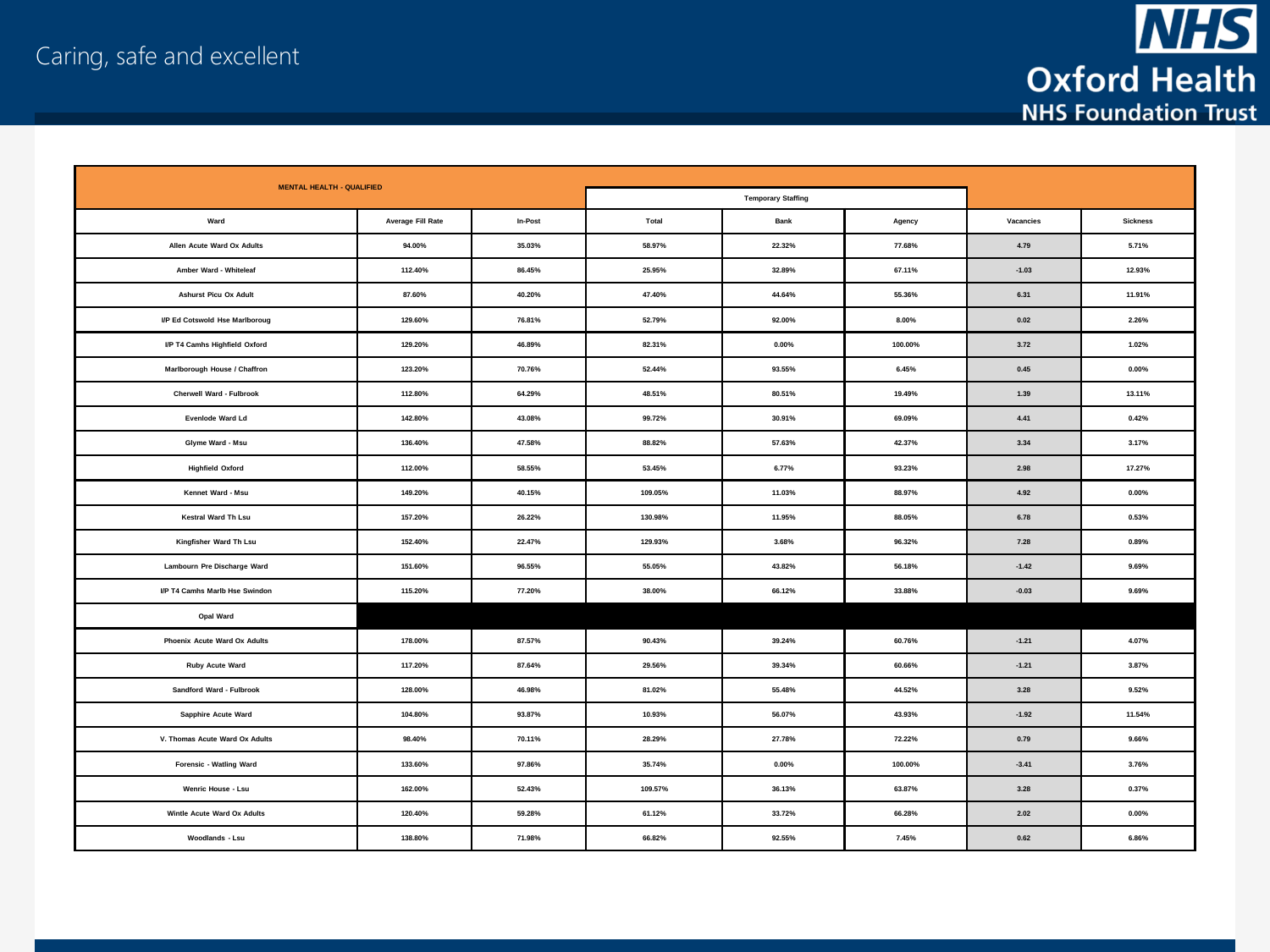

| <b>MENTAL HEALTH - UNQUALIFIED</b>   |                   |         |        |                           |          |           |                 |  |
|--------------------------------------|-------------------|---------|--------|---------------------------|----------|-----------|-----------------|--|
|                                      |                   |         |        | <b>Temporary Staffing</b> |          |           |                 |  |
| Ward                                 | Average Fill Rate | In-Post | Total  | Bank                      | Agency   | Vacancies | <b>Sickness</b> |  |
| Allen Acute Ward Ox Adults           | 120.80%           | 92.63%  | 28.17% | 86.10%                    | 13.90%   | $-2.80$   | 4.51%           |  |
| Amber Ward - Whiteleaf               | 103.60%           | 93.36%  | 10.24% | 72.12%                    | 22.88%   | 2.93      | 7.79%           |  |
| <b>Ashurst Picu Ox Adult</b>         | 115.20%           | 90.28%  | 24.92% | 95.79%                    | 4.21%    | $-3.14$   | 1.46%           |  |
| I/P Ed Cotswold Hse Marlboroug       | 106.80%           | 79.93%  | 26.87% | 96.00%                    | 4.00%    | $-0.42$   | 0.24%           |  |
| <b>I/P T4 Camhs Highfield Oxford</b> | 99.60%            | 69.05%  | 30.55% | 100.00%                   | $0.00\%$ | 1.31      | 5.56%           |  |
| Marlborough House / Chaffron         | 118.40%           | 100.00% | 18.40% | 97.78%                    | 2.22%    | $-2.07$   | 8.93%           |  |
| Cherwell Ward - Fulbrook             | 110.00%           | 74.32%  | 35.68% | 87.69%                    | 12.31%   | 0.48      | 3.36%           |  |
| Evenlode Ward Ld                     | 102.80%           | 74.28%  | 28.52% | 78.03%                    | 21.97%   | 0.53      | 3.12%           |  |
| Glyme Ward - Msu                     | 92.80%            | 73.42%  | 19.38% | 80.37%                    | 11.63%   | 0.57      | 8.78%           |  |
| <b>Highfield Oxford</b>              | 107.60%           | 74.00%  | 33.60% | 74.23%                    | 25.77%   | 1.11      | 5.56%           |  |
| Kennet Ward - Msu                    | 105.60%           | 64.00%  | 41.60% | 61.29%                    | 38.71%   | 3.25      | 15.67%          |  |
| Kestral Ward Th Lsu                  | 106.80%           | 83.20%  | 23.60% | 74.83%                    | 25.17%   | $-1.55$   | 10.55%          |  |
| Kingfisher Ward Th Lsu               | 104.40%           | 78.26%  | 26.14% | 75.97%                    | 24.03%   | $-0.29$   | 6.24%           |  |
| Lambourn Pre Discharge Ward          |                   |         |        |                           |          |           |                 |  |
| <b>VP T4 Camhs Marlb Hse Swindon</b> | 116.00%           | 76.41%  | 39.59% | 84.17%                    | 15.83%   | 0.10      | 1.77%           |  |
| Opal Ward                            | 113.20%           | 71.54%  | 41.66% | 91.86%                    | 8.14%    | 0.98      | 1.65%           |  |
| Phoenix Acute Ward Ox Adults         | 96.40%            | 94.59%  | 1.81%  | 88.17%                    | 11.83%   | $-3.15$   | 8.28%           |  |
| Ruby Acute Ward                      | 111.20%           | 69.36%  | 41.84% | 86.99%                    | 13.01%   | 1.37      | 12.75%          |  |
| Sandford Ward - Fulbrook             | 98.00%            | 86.17%  | 11.83% | 57.79%                    | 42.21%   | $-1.49$   | 4.71%           |  |
| Sapphire Acute Ward                  | 124.80%           | 93.14%  | 31.66% | 88.06%                    | 11.94%   | $-2.89$   | 2.68%           |  |
| V. Thomas Acute Ward Ox Adults       | 127.20%           | 85.94%  | 41.26% | 79.70%                    | 20.30%   | $-1.60$   | 11.12%          |  |
| Forensic - Watling Ward              | 113.60%           | 82.09%  | 31.51% | $0.00\%$                  | 100.00%  | $-1.36$   | 10.09%          |  |
| Wenric House - Lsu                   | 100.00%           | 73.91%  | 26.09% | 80.15%                    | 19.85%   | 0.71      | 1.07%           |  |
| Wintle Acute Ward Ox Adults          | 102.00%           | 72.54%  | 29.46% | 73.65%                    | 26.35%   | 0.80      | 7.56%           |  |
| Woodlands - Lsu                      | 111.20%           | 75.13%  | 36.07% | 88.66%                    | 11.34%   | 0.30      | 18.42%          |  |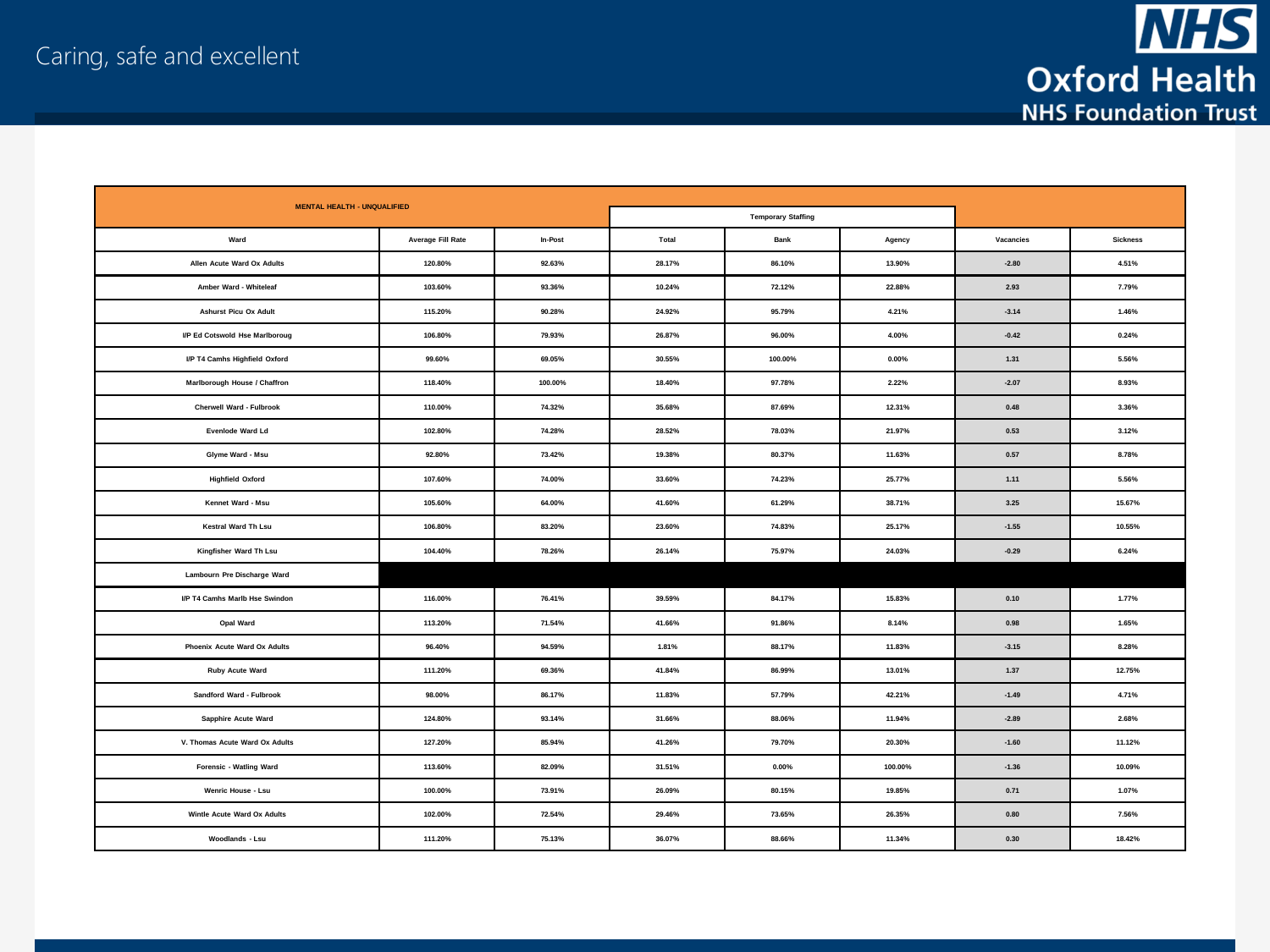## CQC Domain – Are services well led? Safe staffing Community Hospitals

|                           |              | Code 1     |              | Code 2     |       | Code 3                  | Code 4    |              | Code 5           |              |
|---------------------------|--------------|------------|--------------|------------|-------|-------------------------|-----------|--------------|------------------|--------------|
| <b>Ward Name/Hospital</b> | <b>Hours</b> | Exceptions | <b>Hours</b> | Exceptions | Hours | <b>Exceptions Hours</b> | Exception | <b>Hours</b> | <b>Exception</b> | <b>Hours</b> |
| Abbey, Abingdon Hospital  |              |            |              |            |       |                         |           |              |                  |              |
| Bicester                  |              |            |              |            |       |                         |           |              |                  |              |
| City                      |              |            |              |            |       |                         |           |              |                  |              |
| Didcot                    |              |            |              |            |       |                         |           |              |                  |              |
| Linfoot, Witney Hospital  |              |            |              |            |       |                         |           |              |                  |              |
| OSRU, Abingdon Hospital   |              |            |              |            |       |                         |           |              |                  |              |
| Wallingford               |              |            |              |            |       |                         |           |              |                  |              |
| Wenrisc, Witney Hospital  |              |            |              |            |       |                         |           |              |                  |              |

#### **Definitions of Exceptions**

- Code 1 Min staff numbers met skill mix non-compliant but met needs of patients
- Code 2 Min staff numbers not compliant but met needs of patients e.g. low bed occupancy
- Code 3 Min staff numbers met skill mix non-compliant and did not meet needs of patients
- Code 4 Min staff numbers not compliant did not meet needs of patients
- Code 5 Other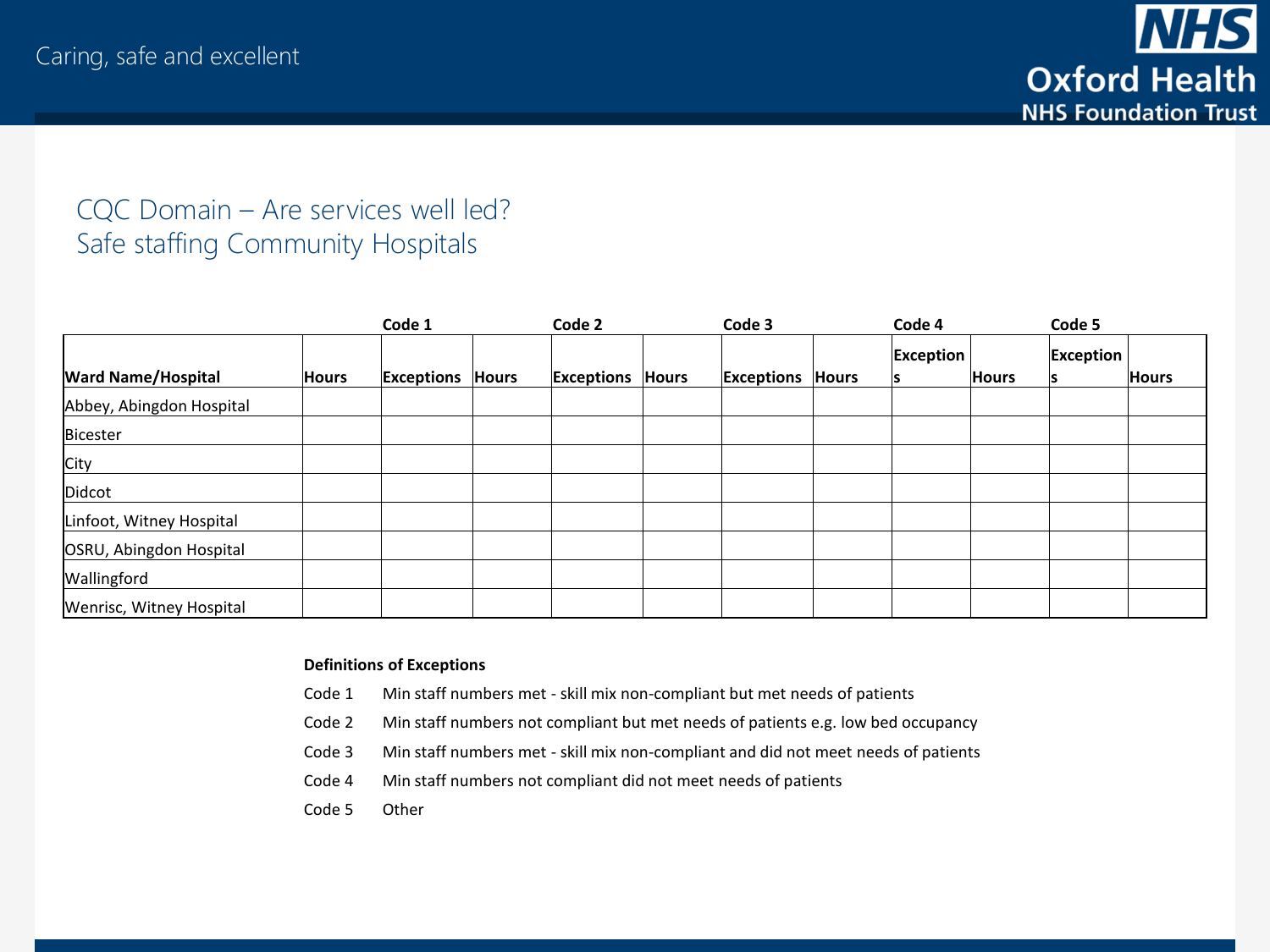

| <b>PHYSICAL HEALTH - QUALIFIED</b>   |                             |                |        |             |                           |                  |                 |  |  |
|--------------------------------------|-----------------------------|----------------|--------|-------------|---------------------------|------------------|-----------------|--|--|
|                                      |                             |                |        |             | <b>Temporary Staffing</b> |                  |                 |  |  |
| Ward                                 | <b>Average Fill</b><br>Rate | <b>In-Post</b> | Total  | <b>Bank</b> | Agency                    | <b>Vacancies</b> | <b>Sickness</b> |  |  |
| <b>Abbey Ward</b>                    | 116.00%                     | 106.10%        | 9.90%  | 17.56%      | 82.44%                    | $-4.53$          | 15.54%          |  |  |
| <b>Bicester Hospital - Wards Gen</b> | 123.60%                     | 122.62%        | 0.98%  | 29.82%      | 70.18%                    | $-3.83$          | 4.00%           |  |  |
| <b>City Hospital - Wards</b>         | 123.60%                     | 68.09%         | 55.51% | 16.04%      | 83.96%                    | 0.96             | 7.98%           |  |  |
| <b>Didcot - Wards General</b>        | 122.40%                     | 52.39%         | 70.01% | 23.02%      | 76.98%                    | 2.79             | 5.24%           |  |  |
| <b>Witney - Linfoot Ward</b>         | 124.00%                     | 61.65%         | 62.35% | 31.82%      | 68.18%                    | 2.49             | 11.33%          |  |  |
| <b>Oxfordshire Stroke Rehab Unit</b> | 119.60%                     | 88.92%         | 30.68% | 25.00%      | 75.00%                    | $-2.01$          | 0.35%           |  |  |
| <b>Wallingford - St Leonards</b>     | 144.40%                     | 102.58%        | 41.82% | 10.00%      | 90.00%                    | $-2.98$          | 12.47%          |  |  |
| <b>Witney - Wenrisc Ward</b>         | 116.00%                     | 95.79%         | 20.21% | 45.24%      | 54.76%                    | $-3.48$          | 12.88%          |  |  |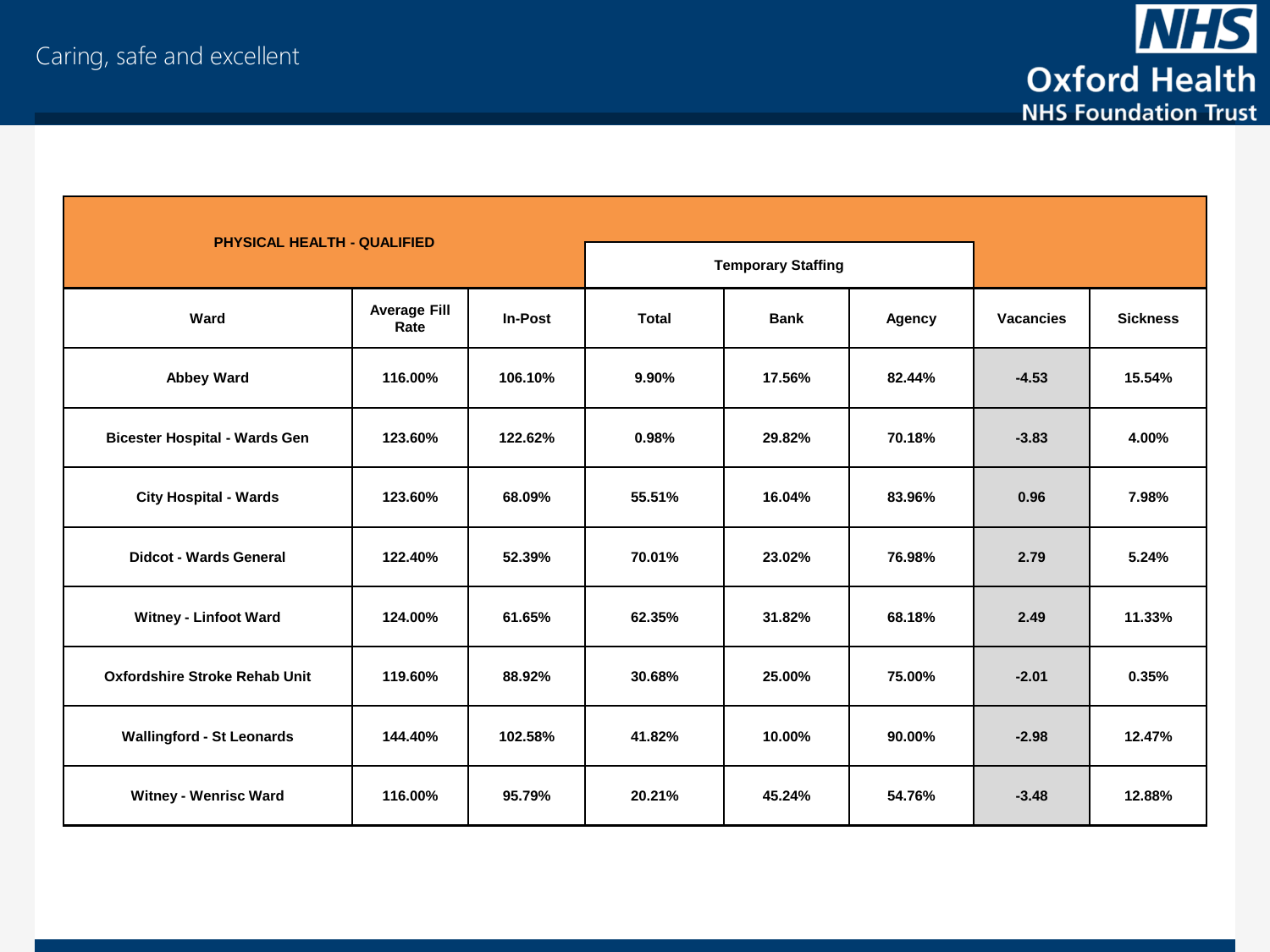

| <b>PHYSICAL HEALTH - UNQUALIFIED</b> |                             |                |              |                           |               |                  |                 |
|--------------------------------------|-----------------------------|----------------|--------------|---------------------------|---------------|------------------|-----------------|
|                                      |                             |                |              | <b>Temporary Staffing</b> |               |                  |                 |
| Ward                                 | <b>Average Fill</b><br>Rate | <b>In-Post</b> | <b>Total</b> | <b>Bank</b>               | <b>Agency</b> | <b>Vacancies</b> | <b>Sickness</b> |
| <b>Abbey Ward</b>                    |                             |                |              |                           |               |                  |                 |
| <b>Bicester Hospital - Wards Gen</b> | 92.40%                      | 69.24%         | 23.16%       | 68.75%                    | 31.25%        | 1.16             | 11.47%          |
| <b>City Hospital - Wards</b>         | 102.80%                     | 75.09%         | 27.71%       | 65.48%                    | 34.52%        | 0.33             | 0.11%           |
| Didcot - Wards General               | 95.60%                      | 87.11%         | 8.49%        | 38.98%                    | 61.02%        | $-1.74$          | 11.49%          |
| <b>Witney - Linfoot Ward</b>         | 106.00%                     | 81.58%         | 24.42%       | 75.00%                    | 25.00%        | $-1.00$          | 10.99%          |
| Oxfordshire Stroke Rehab Unit        | 99.60%                      | 94.38%         | 5.22%        | 82.67%                    | 17.33%        | $-3.99$          | 5.57%           |
| <b>Wallingford - St Leonards</b>     | 103.20%                     | 89.37%         | 13.83%       | 38.82%                    | 61.18%        | $-2.13$          | 13.21%          |
| <b>Witney - Wenrisc Ward</b>         | 107.60%                     | 81.13%         | 26.47%       | 89.29%                    | 10.71%        | $-1.00$          | 11.49%          |

\* N.B.

- As set out above, several data quality issues have been identified, these will be explored, and a reviewed report will be available to board in June.

- Future iterations of this report will separate day and night shifts inline with safer staffing data protocols.

- Inpatient clinical staff will be engaged to support safer staffing coding exceptions as reported in table above.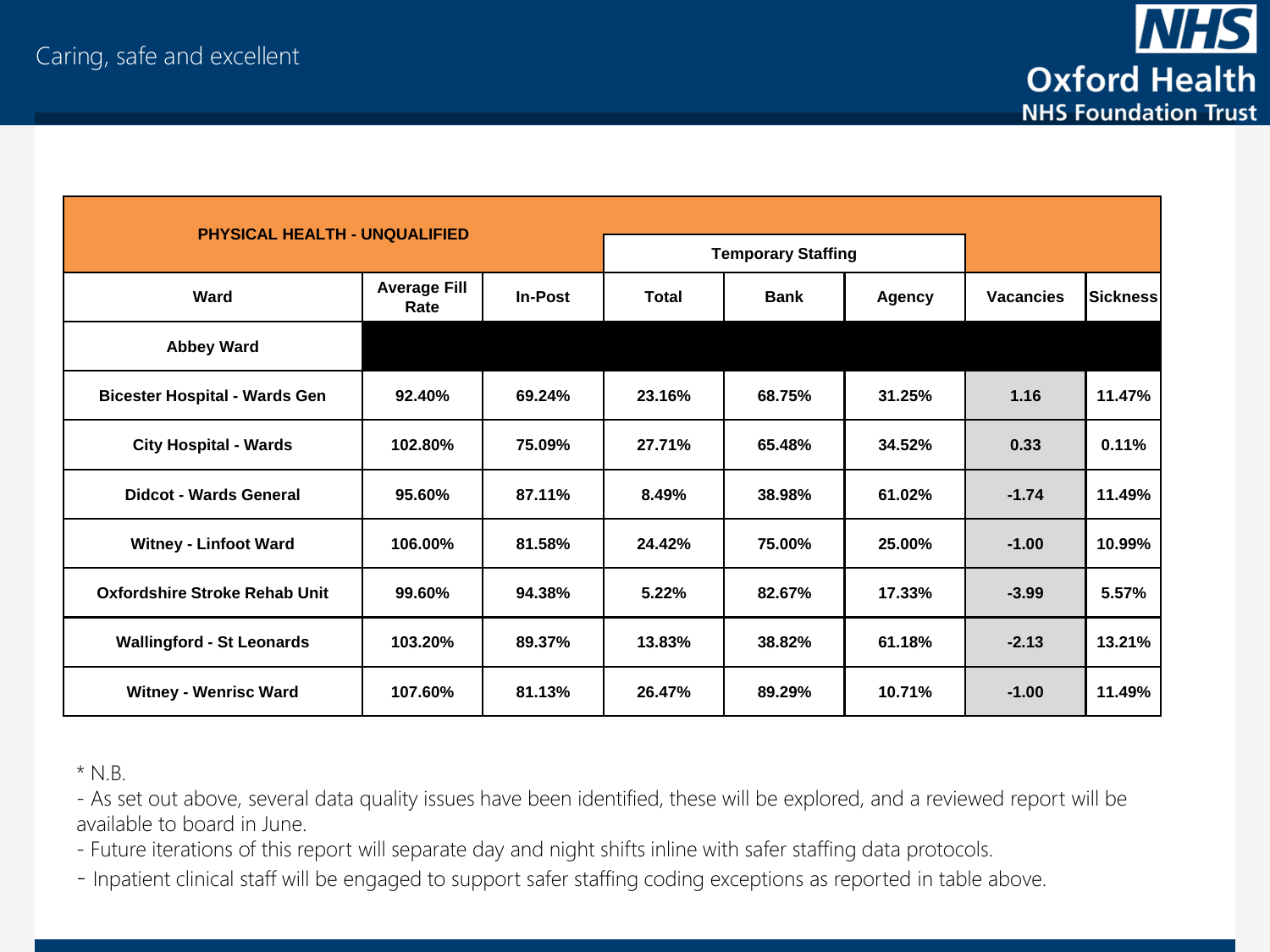

## International Nurse Recruitment

|               |              |                      |                   |                |                      | <b>OSCE</b> |                   | Expected       |                   |
|---------------|--------------|----------------------|-------------------|----------------|----------------------|-------------|-------------------|----------------|-------------------|
| <b>Cohort</b> | <b>Month</b> | <b>Qualification</b> | <b>Interviews</b> | <b>Offered</b> | <b>Arrived in UK</b> | dates       | To arrive arrival |                | <b>OSCE dates</b> |
|               |              |                      |                   |                |                      | 19/05/202   |                   |                |                   |
|               |              |                      |                   |                |                      | 14/06/202   |                   |                |                   |
|               | 1 Dec-Jan 21 | <b>RN</b>            | 19                | 12             | 101                  |             | ∠                 | 29/04/2021     | 14/06/2021        |
|               | March-April  |                      |                   |                |                      |             |                   |                |                   |
|               | 221          | <b>RN</b>            | 18                |                |                      | 0 N/A       |                   | 7 Mid June 21  | 13/09/2021        |
|               | March-April  |                      |                   |                |                      |             |                   |                |                   |
|               | 221          | <b>RMN</b>           | 10                | 10             |                      | 0 N/A       |                   | 10 Mid June 21 | 13/09/2021        |

| <b>Service</b>                | <b>Vacancies</b> | <b>Offered</b> | <b>Vacancy reduction</b> | <b>Average monthly Average yearly</b><br>qualified agency qualified agency<br>saving | saving   |
|-------------------------------|------------------|----------------|--------------------------|--------------------------------------------------------------------------------------|----------|
| Community<br><b>Hospitals</b> | 32               | 19             | 59%                      | £80,830.00                                                                           | £969,960 |
| Forensic Wards                | 27               | 10             | 37%                      | £42,542.00                                                                           | £510,504 |